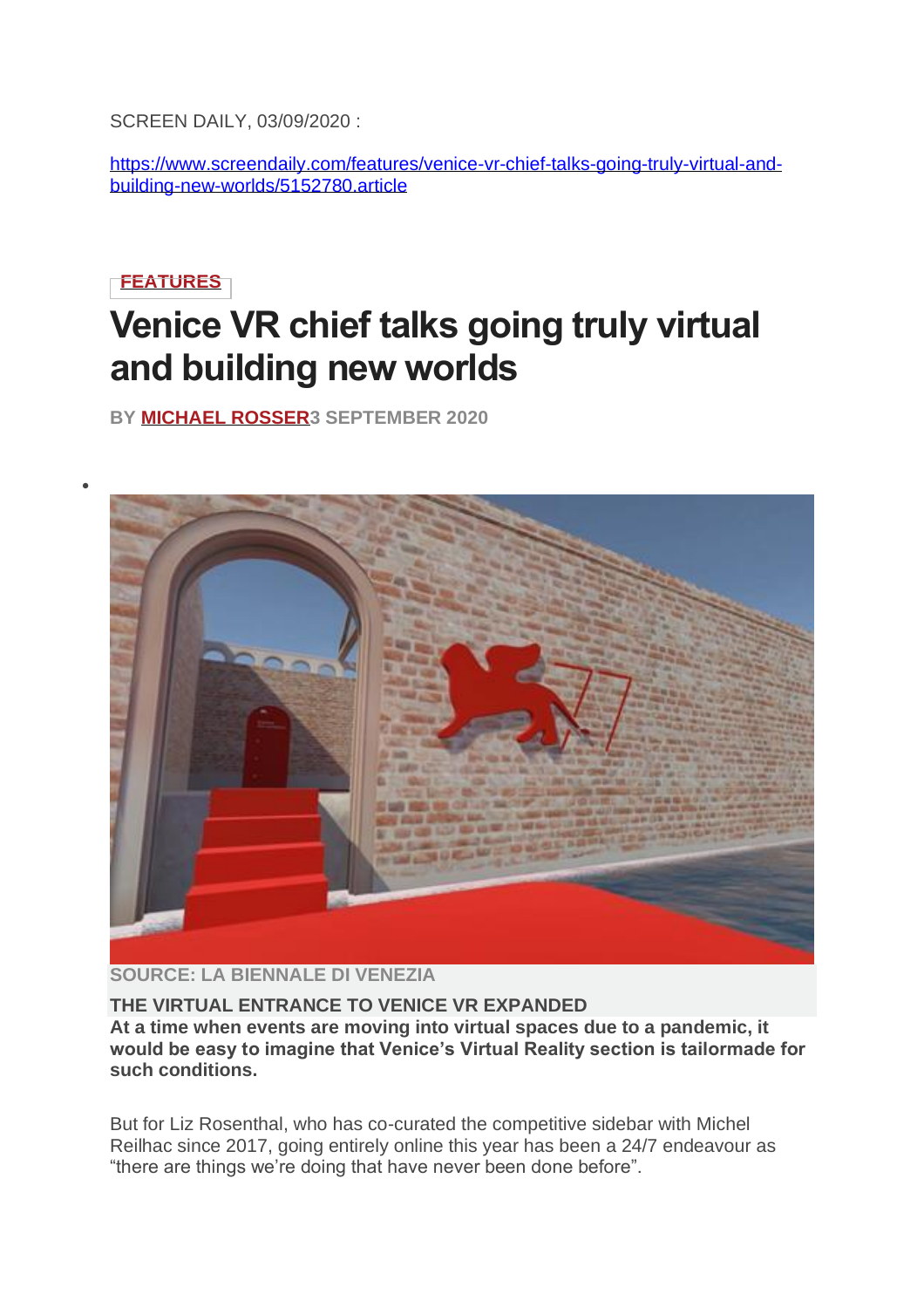Rebranded Venice VR Expanded, the section will present 44 projects from 24 countries, of which 31 are in competition.

While these would usually be accessed on the Lazzaretto Vecchio – a small island close to the Lido that, fittingly, was used to quarantine people during plague epidemics – the projects will be accessed globally using a VR headset and PC. The dedicated digital platform is supported by Facebook's Oculus, HTC Viveport, VRChat and VRrOOm.

"It is the first time different companies, with different platforms and headsets, have come together and agreed to work with us on this crazy adventure," says Rosenthal, who will be based in London for the duration of the festival, due in part to a broken wrist.

"Access is our big thing this year. There's still no one way to see everything on one platform, as there are a variety of different formats from 360 live-action video to interactive experiences. But we're offering a way for people with different headsets to at least access a certain amount of all projects."

This platform will place viewers in a virtual Venice, where they'll travel to the island and enter an exhibition hall, where some of the projects can be accessed and others can be previewed.

Those who do not have the necessary tech can visit one of 16 satellite venues, set up with cultural institutions around the world from China and Moscow to Paris, Barcelona, Taiwan and Portland in the US.

"It's such a great way to generate appetite for VR," says Rosenthal of the global network. "Venice VR is about championing this as a new art form and not focusing on the technology."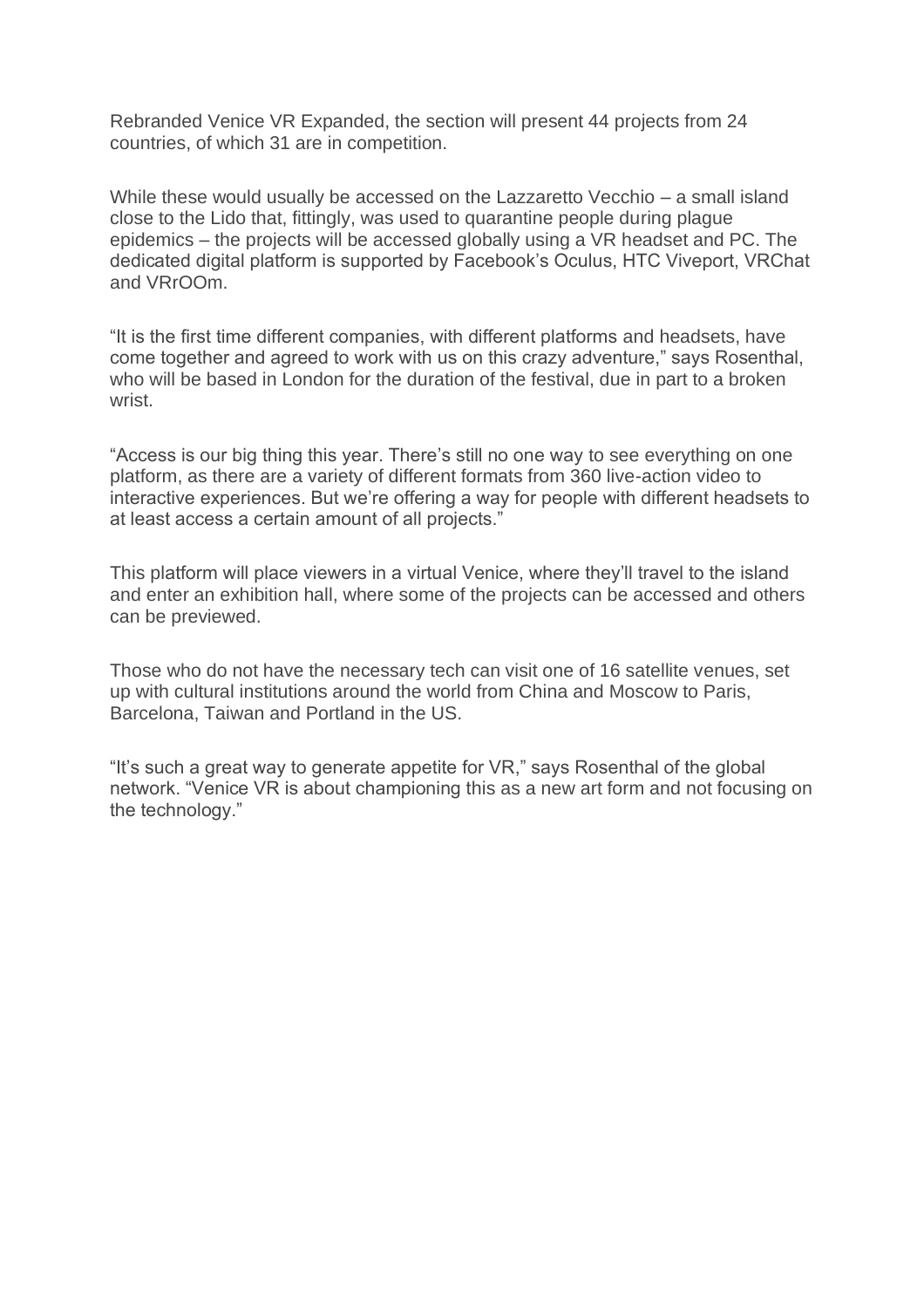### **A-list talent**



**SOURCE: LA BIENNALE DI VENEZIA**

#### **'GNOMES & GOBLINS'**

The projects themselves have the sort of A-list talent attached that have increasingly associated themselves with VR in recent years. These include Jon Favreau, the filmmaker behind *The Lion King* and *The Mandalorian*, who has co-directed fantastical VR experience *Gnomes & Goblins* with Jake Rowell, who produced award-winning VR series *theBlu*.

Other US projects include *Baba Yaga*, from Baobab Studios, using the voice talents of Daisy Ridley, Kate Winslet, Jennifer Hudson and Glenn Close. Baobab has also developed *Paper Birds* with Facebook's Oculus and Latin American animation studio 3DAR, featuring the voice of *Jojo Rabbit* star Archie Yates.

In addition, *Hush* marks the first VR experience from Final Cut For Real, the Danish production company behind *The Act Of Killing*, directed by Vibeke Bryld.

Rosenthal also highlights three live performance projects: *Finding Pandora X*; *The Metamovie Presents: Alien Rescue*; and *La Comédie Virtuelle*.